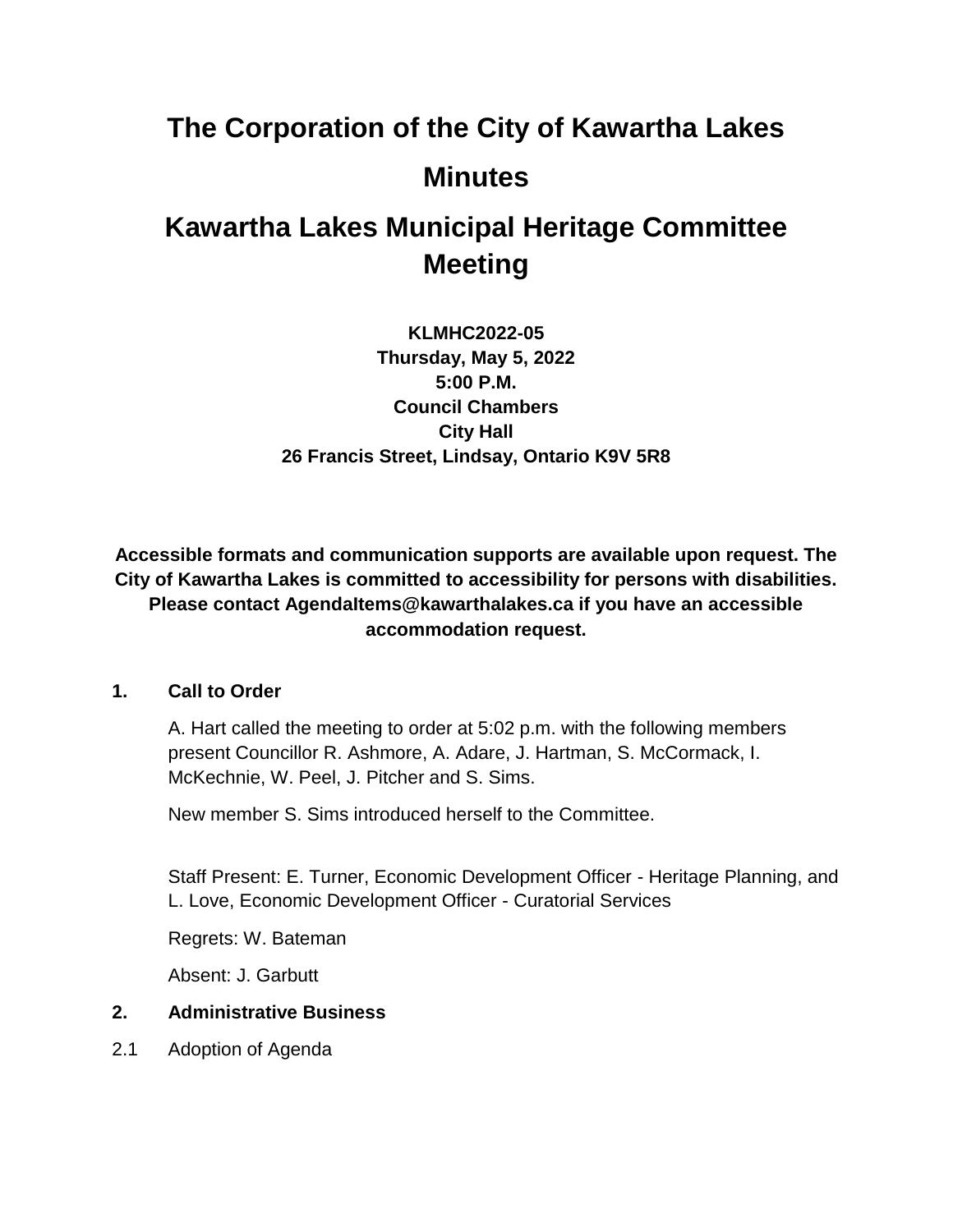Item 3.3 and 3.3.1 were deleted from the agenda as the plans were not completed in time.

Minutes from the Heritage Conservation District subcommittee were added under item 5.1 and were circulated prior to the meeting to committee members.

# **KLMHC2022-057**

**Moved By** J. Hartman **Seconded By** S. McCormack

**That** the agenda be adopted as amended.

**Carried**

2.2 Declaration of Pecuniary Interest

There were no declarations of pecuniary interest disclosed.

- 2.3 Adoption of Minutes
- 2.3.1 Minutes of the April 7, 2022 Municipal Heritage Committee Agenda

A. Hart noted that his name was spelled incorrectly on the first page of the minutes.

# **KLMHC2022-058**

**Moved By** I. McKechnie **Seconded By** W. Peel

**That** the minutes of the Municipal Heritage Committee meeting held on April 7, 2022, be adopted as amended.

# **Carried**

# **3. Presentations and Deputations**

- 3.1 Alteration Application 21 Francis Street, Lindsay
- 3.1.1 KLMHC2022-037

Alteration Application - 21 Francis Street, Lindsay

E. Turner presented the staff recommendation regarding the proposed alteration which was to approve the proposed window replacement with the condition that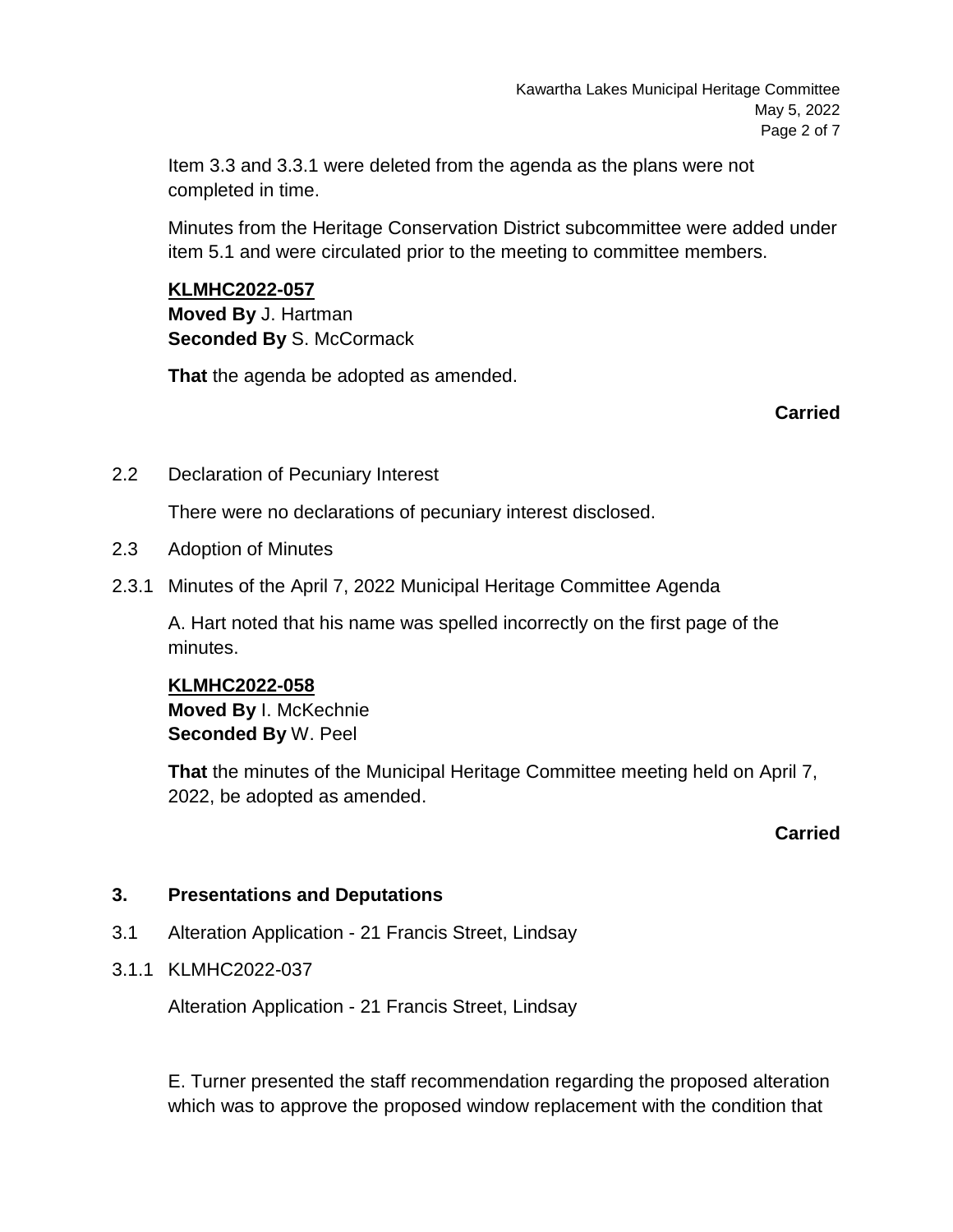the windows on the front of the house be replaced with sash, as opposed to awning windows.The owners of the property were present and agreed to the staff recommendation. The Committee concurred.

#### **KLMHC2022-059**

**Moved By** S. McCormack **Seconded By I. McKechnie** 

**That** Report KLMHC2022-037, **Alteration Application – 21 Francis Street, Lindsay**, be received; and

**That** the proposed alteration be approved with the following conditions:

 That the fixed pane windows on the north, east and west elevations be replaced with sash instead of awning windows.

#### **Carried**

- 3.2 Alteration Application 50 Oak Street, Fenelon Falls (Verandah)
- 3.2.1 KLMHC2022-036

Alteration Application - 50 Oak Street, Fenelon Falls

E. Turner presented the proposed alteration at 50 Oak Street and the staff recommendation to approve it. The Committee asked what material the bases would be and if there was a historic image of the building. E. Turner noted they would be masonry but would check with the Museum, which would also have an historic image of the building.

#### **KLMHC2022-060**

**Moved By** J. Hartman **Seconded By** Councillor Ashmore

**That** Report KLMHC2022-036, **Alteration Application – 50 Oak Street, Fenelon Falls (Verandah)**, be received; and

**That** the proposed alteration be approved with the following conditions:

- That the type of masonry be established and
- That a historic photograph be provided of the structure.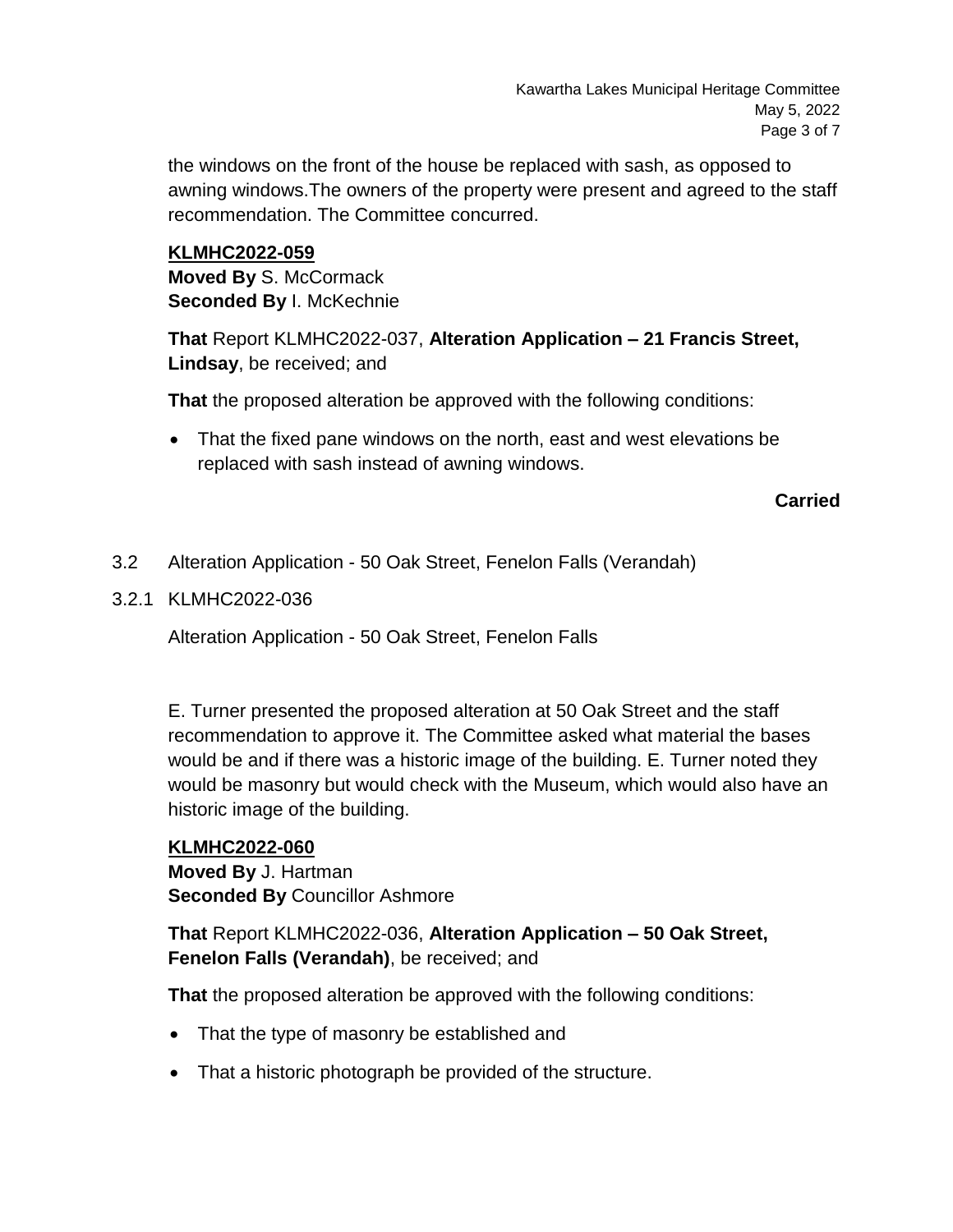Kawartha Lakes Municipal Heritage Committee May 5, 2022 Page 4 of 7

# **Carried**

3.4 Heritage Inventory Update

E. Turner, Economic Development Officer- Heritage Planning

#### 3.4.1 KLMHC2022-035

Heritage Inventory Update

E. Turner provided an overview of the Heritage Inventory project which is expected to launch in early summer 2022.

#### **KLMHC2022-061**

**Moved By** A. Adare **Seconded By S. McCormack** 

**That** Report KLMHC2022-035, **Heritage Inventory Update**, be received; and **That** the presentation from staff be received for information.

#### **Carried**

#### **4. Reports**

4.1 KLMHC2022-032

Heritage Planning Update

E. Turner provided an overview of the heritage planning activities from April.

#### **KLMHC2022-062**

**Moved By** S. McCormack **Seconded By** J. Hartman

**That** Report KLMHC2022-032, **Heritage Planning Update**, be received for information.

**Carried**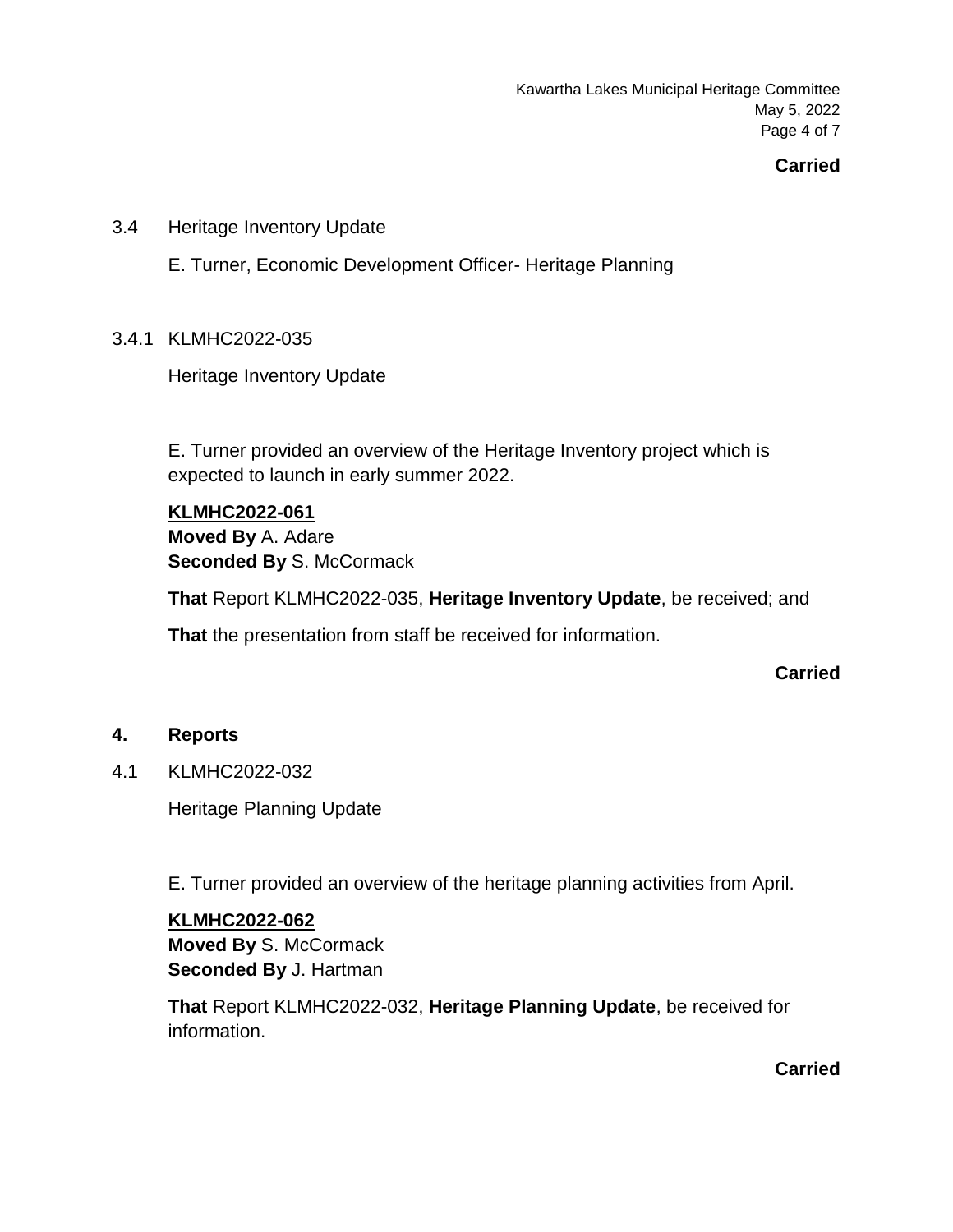4.2 KLMHC2022-033

Municipal Heritage Committee Correspondence

A. Hart presented the correspondence sent to Planning staff regarding the site plan application for the Coboconk Wellness Centre.

**KLMHC2022-63 Moved By** W. Peel **Seconded By** A. Adare

**That** Report KLMHC2022-033, **Municipal Heritage Committee Correspondence**, be received for information.

**Carried**

#### 4.3 KLMHC2022-038

List of City Owned Heritage Properties

E. Turner provided the Committee with a list of heritage properties owned by the City for information.

#### **KLMHC2022-063**

**Moved By** S. Sims **Seconded By** A. Adare

**That** Report KLMHC2022-038, **List of City-Owned Heritage Properties,** be received for information.

#### **Carried**

#### **5. Subcommittee Updates**

5.1 Heritage Conservation District Subcommittee

The Committee reviewed the subcommittee minutes from the meeting on May 2. The minutes were circulated prior to the meeting. The study is on track to be completed in May and will be presented to the Committee at its June meeting and Council in July.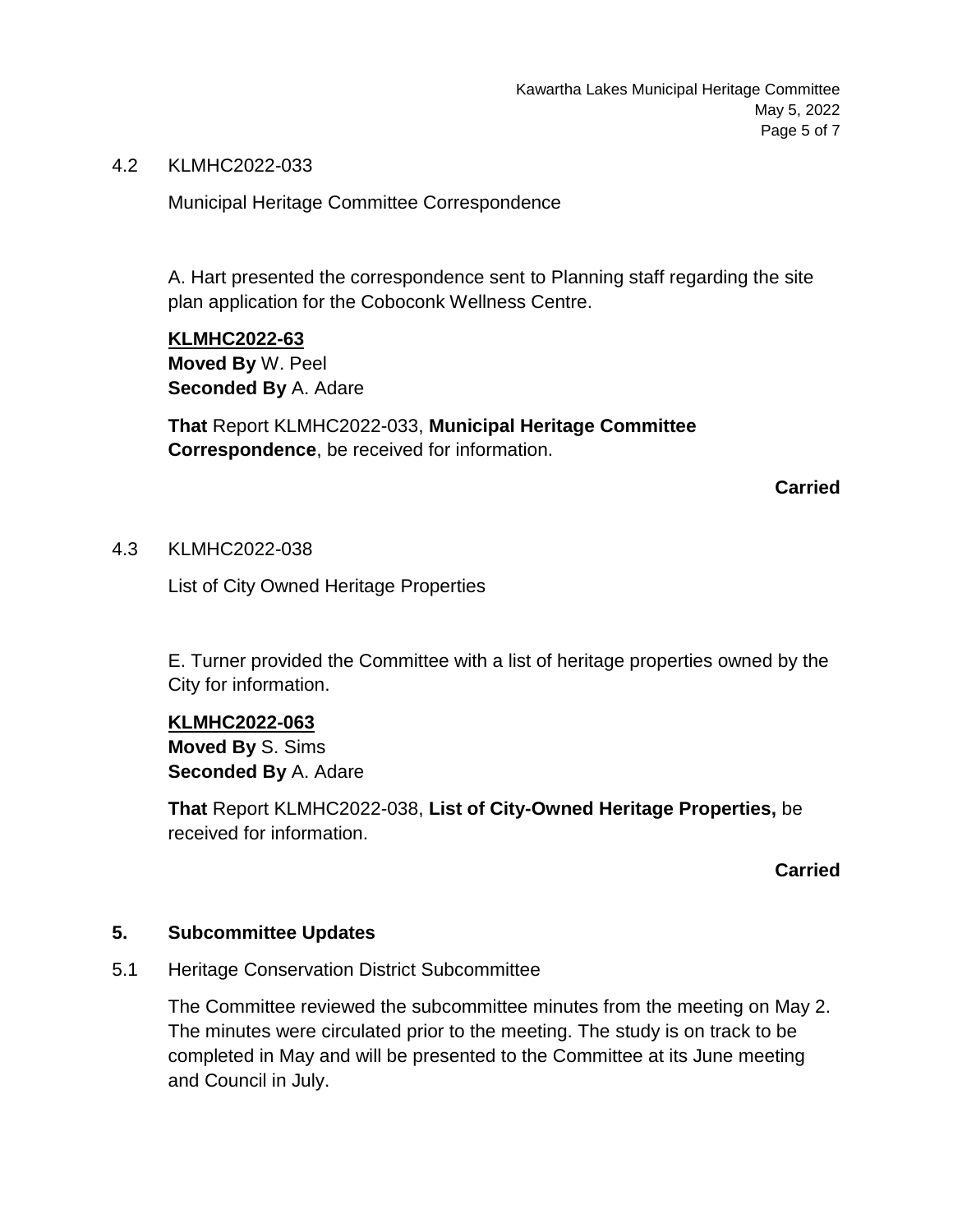# **KLMHC2022-064**

**Moved By** Councillor Ashmore **Seconded By I. McKechnie** 

**That** the minutes of the May 2, 2022 Heritage Conservation District subcommittee be received for information.

**Carried**

#### 5.2 Doors Open Subcommittee

5.2.1 Minutes of the April 1, 2022 Doors Open Subcommittee Meeting

I. McKechnie provided an update on the Doors Open subcommittee. The route planning is on going and the subcommittee will meet again on May 6 to discuss next steps.

# **KLMHC2022-065 Moved By** W. Peel **Seconded By** J. Hartman

**That** the minutes of the April 1, 2022 Doors Open Subcommittee Meeting be received for information.

# **Carried**

#### 5.3 Sign Subcommittee

There was no report from the Sign Subcommittee.

5.4 Pickerel Point Cabins Subcommittee

Councillor Ashmore provided an update on the Pickerel Point cabins. There has been no communication with Parks Canada and the cabins remain in place. The subcommittee is continuing to do research.

#### **KLMHC2022-066**

**Moved By** S. McCormack **Seconded By** J. Pitcher

**That** the verbal update from the Pickerel Point Cabins subcommittee be received for information.